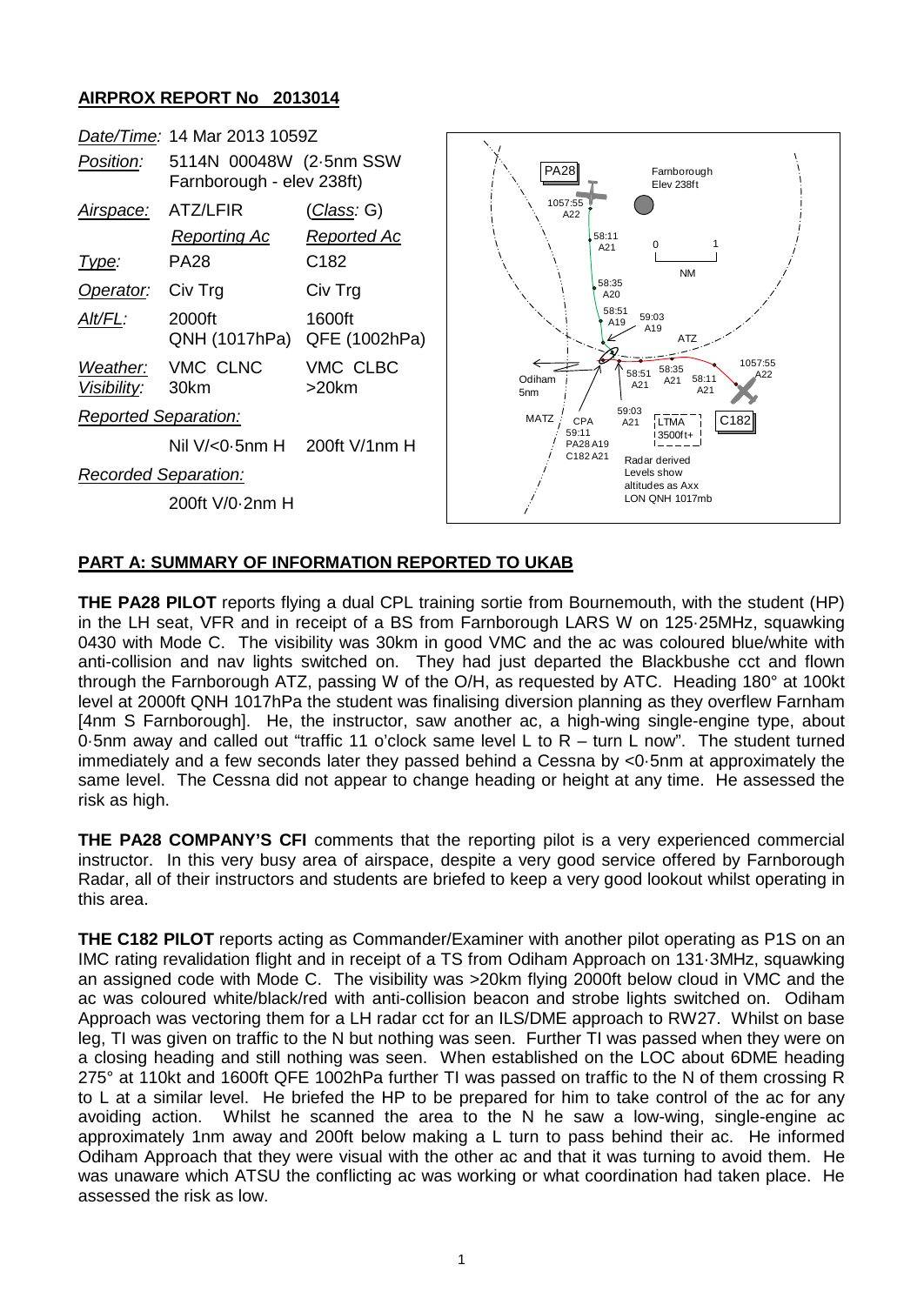**THE FARNBOROUGH LARS W CONTROLLER** reports that during a busy period he was asked to call Odiham. Odiham asked about his 0430 squawk, the PA28, tracking S and he informed them that it was at 2000ft. Odiham mentioned that they had a 3650 squawk on an ILS. The PA28 flight was under a BS routeing to the W of Farnborough outside the Odiham MATZ to avoid Farnborough ILS traffic. The Odiham controller did not ask for any coordination regarding the PA28.

**THE ODIHAM PAR CONTROLLER** reports a U/T Approach controller was being screened on RAD/DIR while a C182 was conducting ILS approaches to the duty RW under a TS in BLUE Wx conditions. The C182 was on base leg heading 360° when an ac tracking S through the Farnborough ATZ was observed and was called by the RAD U/T controller. The C182 was established on the LOC at 7nm with the conflicting traffic still tracking S at a similar level. This traffic was called 3 times by the RAD U/T controller at various ranges. He was listening on the RAD frequency awaiting a handover for an ILS monitor of the C182. The C182 pilot called "visual" with the other ac at approximately 0·5nm and said he would turn to avoid but then didn't as the other ac started to turn away first. Both ac were seen on the PAR display as being <0.25nm apart at a similar level.

**ATSI** reports that the Airprox occurred at 1059:10 UTC, 2·5nm SSW of Farnborough on the boundary of the Farnborough ATZ, between a C182 and a PA28. The Farnborough ATZ comprises a circle radius 2·5nm, centred on the midpoint of RW06/24 and extending to a height of 2000ft above aerodrome level (elevation 238ft); except that part of the circle situated N of the M3 Motorway.

The C182 was operating VFR on a local flight to and from Lasham and was conducting an ILS approach to Odiham RW27 as part of an IMC re-validation with an examiner. The C182 was in receipt of a TS from Odiham Approach on frequency 131·3MHz.

The PA28 was operating VFR on a CPL training flight and was departing the visual cct at Blackbushe, returning to Bournemouth via Midhurst. The PA28 was in receipt of a BS from Farnborough LARS(W) on frequency 125·25MHz. The UK AIP, page AD 2.EGLF-6 (13 Dec 2012), states:

'Pilots wishing permission to transit the Farnborough ATZ should in the first instance attempt to obtain that permission from Farnborough ATC on 125·250MHz during the notified operating hours of that frequency.'

At the time of the Airprox a Farnborough inbound was being provided with a Surveillance Radar Approach (SRA) to RW24 and in addition the Odiham RTC RW27 had been notified as being active. A Memorandum of Understanding (MoU) exists between Odiham and Farnborough. Paragraph 4.8, states:

'Odiham Radar Training Circuit.

Odiham are to inform Farnborough when Odiham RTC is active and when activity ceases. In order to integrate with Farnborough arrivals and departures, Odiham Director's traffic in the Runway 27 radar training circuit will routinely operate at or below 1600ft QFE (2100ft Farnborough QNH) when east of a line North/South through Odiham.'

CAA ATSI had access to the RT recording of Farnborough LARS(W), the area radar recording, written reports from the 2 pilots, the Farnborough LARS(W) controller report together with the Farnborough unit report. The workload and traffic levels of the LARS(W) controller were assessed by CAA ATSI as medium-heavy.

(Note: The CAA transcription unit reported that, due to a line fault believed to be at the Odiham end, the quality of incoming calls from Odiham was poor. An earlier call was reported as unreadable. Farnborough had earlier reported the fault to Odiham.)

The Farnborough METAR is provided: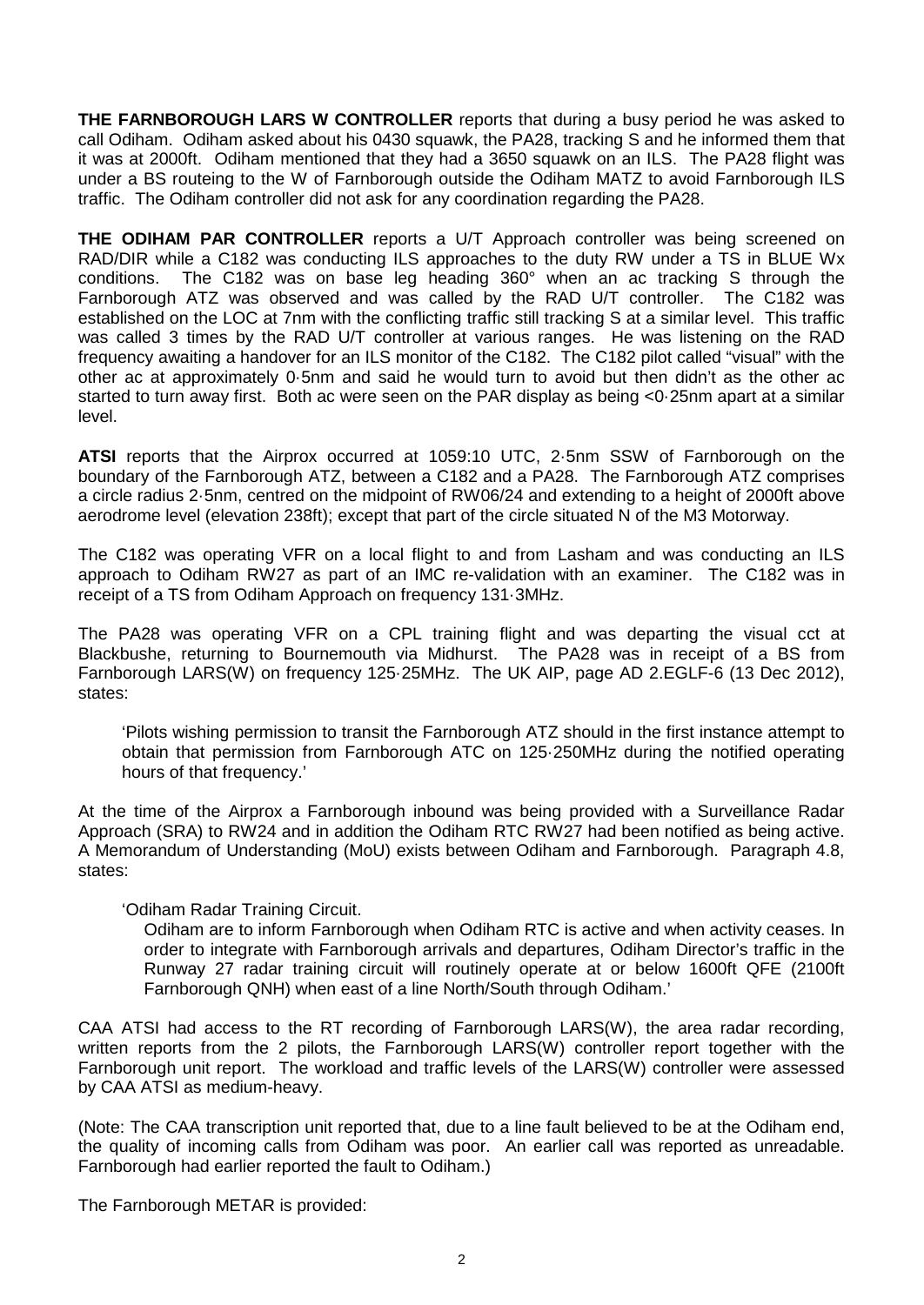#### EGLF 141050Z 36007KT 9999 SCT020 04/M02 Q1017=

Odiham had previously notified Farnborough Approach that the Odiham RTC was active with an ac squawking 3650. This had been notified to the LARS(W) controller.

The PA28 flight was departing the visual cct at Blackbushe and contacted Farnborough LARS(W) at 1055:32 reporting, *"(PA28 c/s) is a Piper Warrior from er Bournemouth to Bournemouth currently erm departing the circuit at Blackbushe heading towards Midhurst and we're on er altitude two thousand feet."* The controller replied, *"(PA28 c/s) Q N H one zero one seven er Basic Service squawk zero four three zero."* This was acknowledged correctly and the controller responded, *"(PA28 c/s) transit the Farnborough A T Z is approved to the west of the threshold please there's an S R A at six miles for runway two four"*. The PA28 pilot acknowledged, *"er transit to the west of the er overhead and er copied traffic (PA28 c/s)*".

The PA28 turned to enter the Farnborough ATZ at an altitude of 2000ft and changed squawk at 1056:54 as it tracked S'ly 2nm NNW of Farnborough. The C182 was 5nm SSE of Farnborough squawking 3650 tracking N at an altitude of 2100ft and on L base for the Odiham ILS RW27. For illustrative purposes the ATZ for each aerodrome has been overlaid below (figure 1).



Figure 1 – Area MRT radar at 1056:54

The Farnborough controller's workload increased. A call was received (1057:32) from Fairoaks regarding a VFR departure and during the conversation another flight contacted LARS(W). At the same time (1057:40) Farnborough Approach answered a call from Odiham Approach requesting TI on the 0430 squawk. The Farnborough Approach controller was conducting an SRA and advised Odiham that LARS(W) would call them back.

At 1058:04, the C182 (2200ft) had turned onto a heading to intercept the Odiham RW27 LOC and the PA28 was passing 0·9nm SW of Farnborough (2200ft). The distance between the 2 ac was 3·4nm.

At 1058:12, LARS(W) contacted Odiham and asked, *"I hear you want to know about the zero four three zero"* and Odiham replied, *"Yes, he's continuing on that track is he";* LARS(W) responded, *"Yeah, he is, he's a Warrior".* Odiham acknowledged, *"He's a Warrior",* and LARS(W) responded *"OK".* Odiham stated, *"Ours is just established on the ILS."* LARS(W) again responded, *"OK."*  Odiham ended the call at 1058:34 reporting, *"Odiham Approach."* The LARS(W) controller was then busy with other traffic and the RT was continuous until after the Airprox.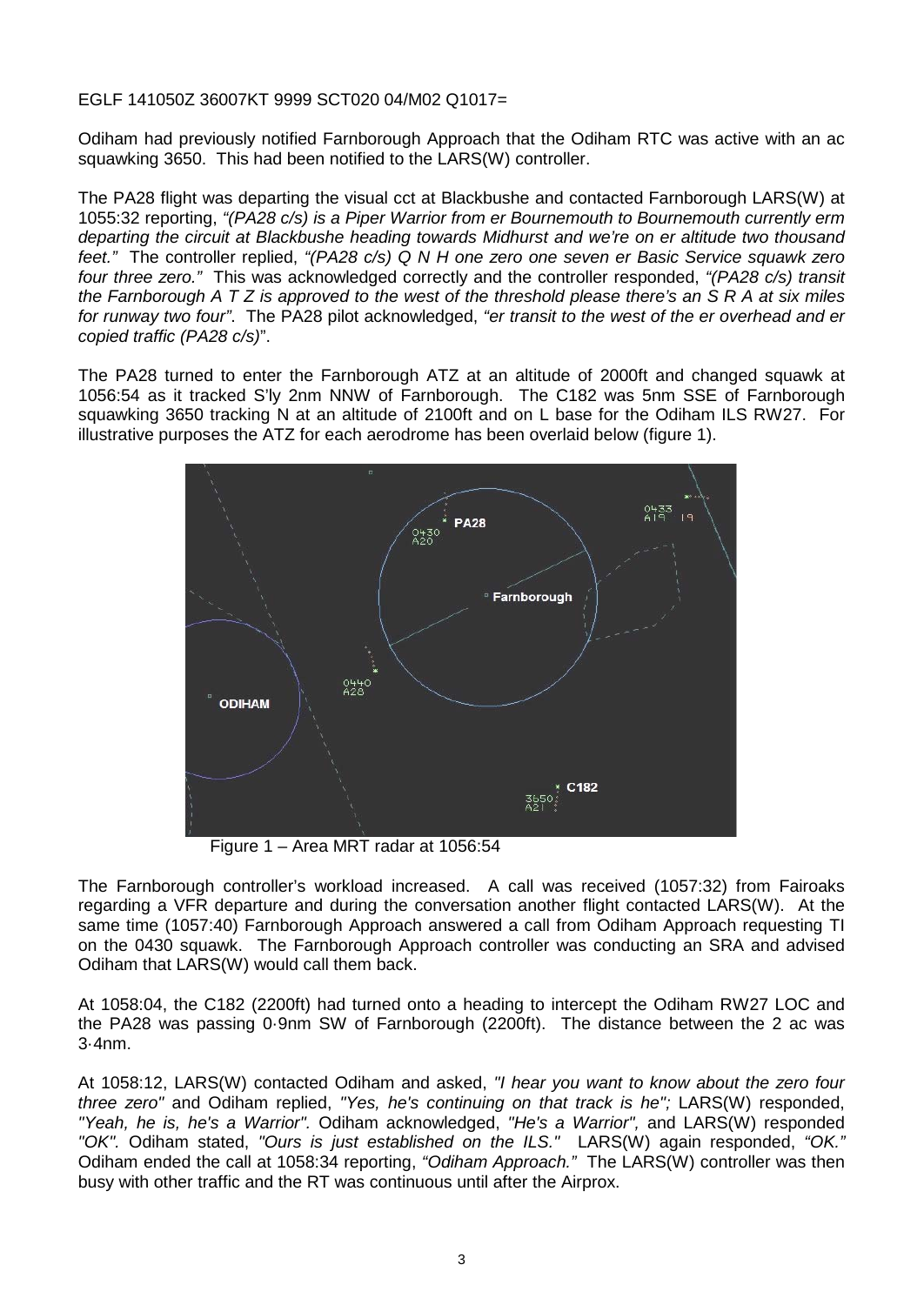The 2 ac continued to converge and at 1058:48, the range between them was 1·3nm with a vertical separation of 100ft.

At 1059:10 the distance between the ac had reduced to 0·2nm (CPA). Radar showed that the PA28 had turned L followed by a R turn to pass 0·2nm behind the C182 at 1059:14 (figure 2).



Figure 2 - Area MRT radar recording at 1059:14

At 1110:52, the PA28 pilot reported changing to Solent on 120·22MHz and LARS(W) instructed the PA28 flight to squawk 7000.

Later the Farnborough ATSU indicated that the LARS(W) controller would have notified or coordinated with Odiham had the PA28 routed through the Odiham MATZ. The Farnborough Manual of Air Traffic Services (MATS) Part 2, APR-33, paragraph 5.2.1 (3), states:

'Coordination for aircraft wishing to transit the Odiham MATZ is required:

- a. If the aircraft is non-transponder equipped and identified to Farnborough.
- b. Whenever the Odiham instrument pattern is active.
- c. When other Odiham traffic indicates a potential confliction.
- d. For any aircraft wishing to penetrate the Odiham ATZ.

Farnborough ATSU reported that the LARS(W) frequency was extremely busy and there was IFR traffic inbound to Farnborough. It was therefore likely that the LARS(W) controller had prioritised protecting the Farnborough traffic and was coordinating with Approach at the time. The LARS(W) controller had assessed the risk to the PA28 under a BS as a lower priority and with more time, generic advice or a warning may have been passed.

When the range between the 2 ac was 3nm, the Odiham controller asked LARS(W) if the PA28 was continuing on present heading. This was confirmed by the LARS(W) controller but no coordination was requested by Odiham. The C182 was being vectored by Odiham on a TS and was passed 3 warnings by the Odiham controller. The Farnborough/Odiham MoU, paragraph 3.4 states:

'…Notwithstanding the definitions given within these documents and the limitation on the need for tactical coordination given within this LoA, timely, effective coordination will be the basis for the safe operation of ATC.'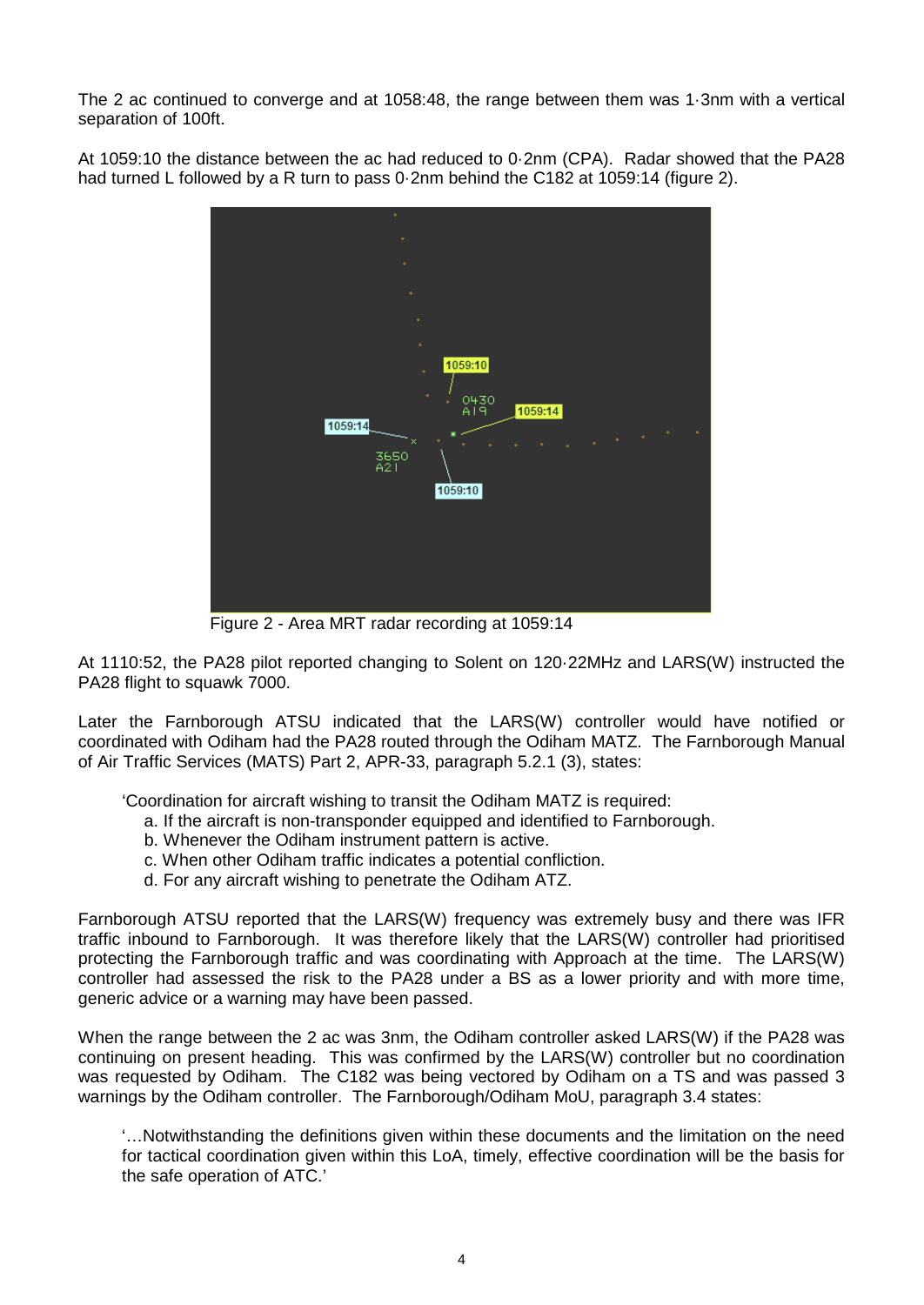MATS Pt1, Section 1, Chapter 10, Page 3, Paragraph 5.2, states:

'Outside controlled airspace, controllers are individually responsible for deciding whether they need tactical coordination, and to initiate such requests as appropriate. Therefore, unless specified in MATS Part 2, controllers should not rely on other controllers to initiate tactical coordination.'

The LARS(W) controller was prioritising a busy workload and there was no requirement to monitor the PA28 on a BS. The LARS(W) controller had advised the PA28 to route W of Farnborough due to the inbound SRA traffic. The PA28 was in transit through the Farnborough ATZ and may not have been aware that the Odiham RTC was active. Nevertheless the PA28 pilot remained responsible for his own separation using 'see and avoid'. CAP 774, Chapter 2, Page 1, Paragraph 1 states:

'A Basic Service is an ATS provided for the purpose of giving advice and information useful for the safe and efficient conduct of flights. This may include weather information, changes of serviceability of facilities, conditions at aerodromes, general airspace activity information, and any other information likely to affect safety. The avoidance of other traffic is solely the pilot's responsibility.

Basic Service relies on the pilot avoiding other traffic, unaided by controllers/FISOs. It is essential that a pilot receiving this service remains alert to the fact that, unlike a Traffic Service and a Deconfliction Service, the provider of a Basic Service is not required to monitor the flight.'

### Paragraph 5:

'Pilots should not expect any form of traffic information from a controller/FISO, as there is no such obligation placed on the controller/FISO under a Basic Service outside an Aerodrome Traffic Zone (ATZ), and the pilot remains responsible for collision avoidance at all times. However, on initial contact the controller/FISO may provide traffic information in general terms to assist with the pilot's situational awareness. This will not normally be updated by the controller/FISO unless the situation has changed markedly, or the pilot requests an update. A controller with access to surveillance-derived information shall avoid the routine provision of traffic information on specific aircraft, and a pilot who considers that he requires such a regular flow of specific traffic information shall request a Traffic Service. However, if a controller/FISO considers that a definite risk of collision exists, a warning may be issued to the pilot.'

The PA28 and C182 flew into close proximity whilst operating in Class G airspace, where the pilot ultimately remains responsible for their own traffic avoidance. The C182, in receipt of a TS was passed 3 warnings by the Odiham controller. The LARS(W) controller's workload was high and there was no requirement to monitor, or pass a warning to the PA28 on a BS. The PA28 pilot sighted the C182 and resolved the conflict by turning to pass behind.

**BM SPA** reports that this Airprox occurred 5·6nm E of Odiham at 1059:10 between a C182 and a PA28. The C182 was operating VFR, conducting radar vectored ILS approaches to Odiham in receipt of a TS from Odiham RAD. The PA28 was operating VFR on a CPL training sortie and was in receipt of a BS from Farnborough LARS W.

All heights/altitudes quoted are based upon SSR Mode C from the radar replay unless otherwise stated.

The Airprox was reported by the Odiham Talkdown controller. RAD was operating 'bandboxed' with DIR and manned by a trainee, who was already endorsed in the DIR position, and an instructor. At the time that this report was completed, the unit had not provided an occurrence report from RAD; however, the unit did conduct an investigation that was based on interview with the RAD trainee and instructor. Analysis of the radar replay and tape transcript determined that the C182 was the only ac in receipt of an ATS from RAD throughout the incident sequence; consequently, BM SPA contends that taskload and complexity for RAD were low.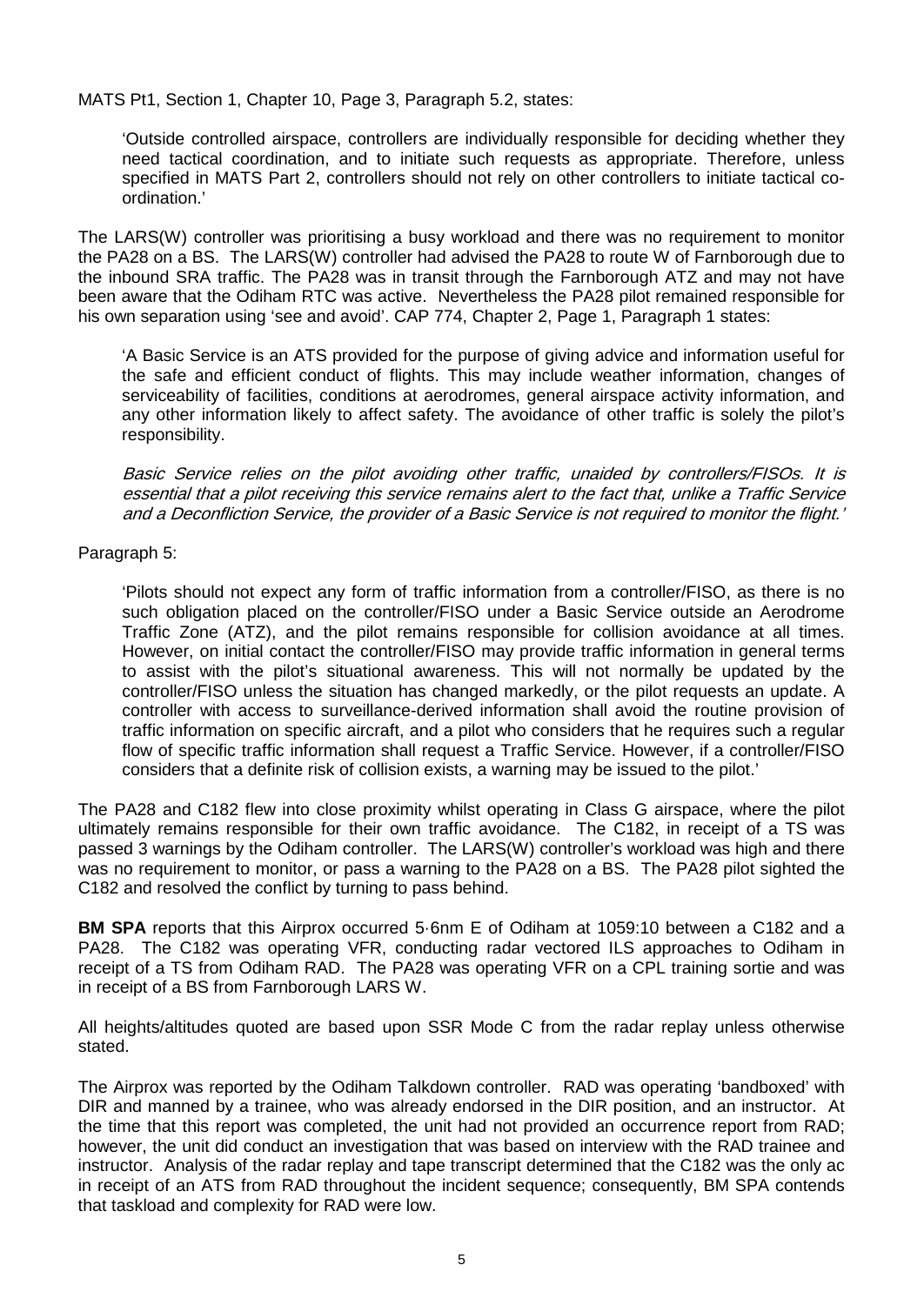Prior to the start of the incident sequence, at 1036:27, Odiham RAD had contacted Farnborough APP to advise them that the C182 was joining the Radar Training Circuit (RTC) "*squawking 3-6-5- 0…for 2 approaches to Runway 2-7*" which was acknowledged by Farnborough. This liaison call was in accordance with the MoU between Farnborough and Odiham which states that 'Odiham are to inform Farnborough when the Odiham RTC is active'.

The incident sequence commenced at 1057:33 as RAD instructed the C182 flight to *"…turn left heading three one zero degrees, report localiser established*" which was acknowledged by the C182 pilot. At this point, as depicted in Figure 1, the PA28 (SSR 3A 0430) was 5nm NW of the C182 (SSR 3A 3650).



Figure 1: Incident geometry at 1057:33

Immediately after the C182 pilot acknowledged the turn, at 1057:44 Odiham RAD rang the Farnborough LARS landline, which was answered by Farnborough APP. Odiham RAD requested, "*traffic information, overhead Farnborough squawking zero four three zero*" and Farnborough APP advised that they would, "*get LARS to call you*." The landline call was then terminated.

The Farnborough-Odiham MoU specifies that:

a. SSR 3A code 0430 is utilised by Farnborough LARS W for transit traffic.

b. There are 2 direct landlines between Odiham and Farnborough, each with a distinct function; one is to be utilised for 'coordination and information requests in respect of Farnborough APP traffic' and the other is to be used for 'coordination and information requests in respect of Farnborough LARS W traffic'.

Immediately after terminating the landline call to Farnborough APP, at 1057:55 RAD provided TI to the C182 flight on the PA28, advising, *"(C182 c/s) as you turn, traffic North, three miles, tracking south, similar height*." Figure 2 depicts the incident geometry at this point, placing the PA28 3·8nm NW of the C182. The C182 pilot acknowledged the TI stating that they were "*good V-M-C, looking, nothing seen*." At 1058:10, RAD provided updated TI on the PA28 to the C182 pilot, advising that the "…*previously reported traffic now North, 2 miles, tracking South, similar height*", which was acknowledged. The position report element of the TI was again inaccurate, in that the PA28 was 3nm NW of the C182.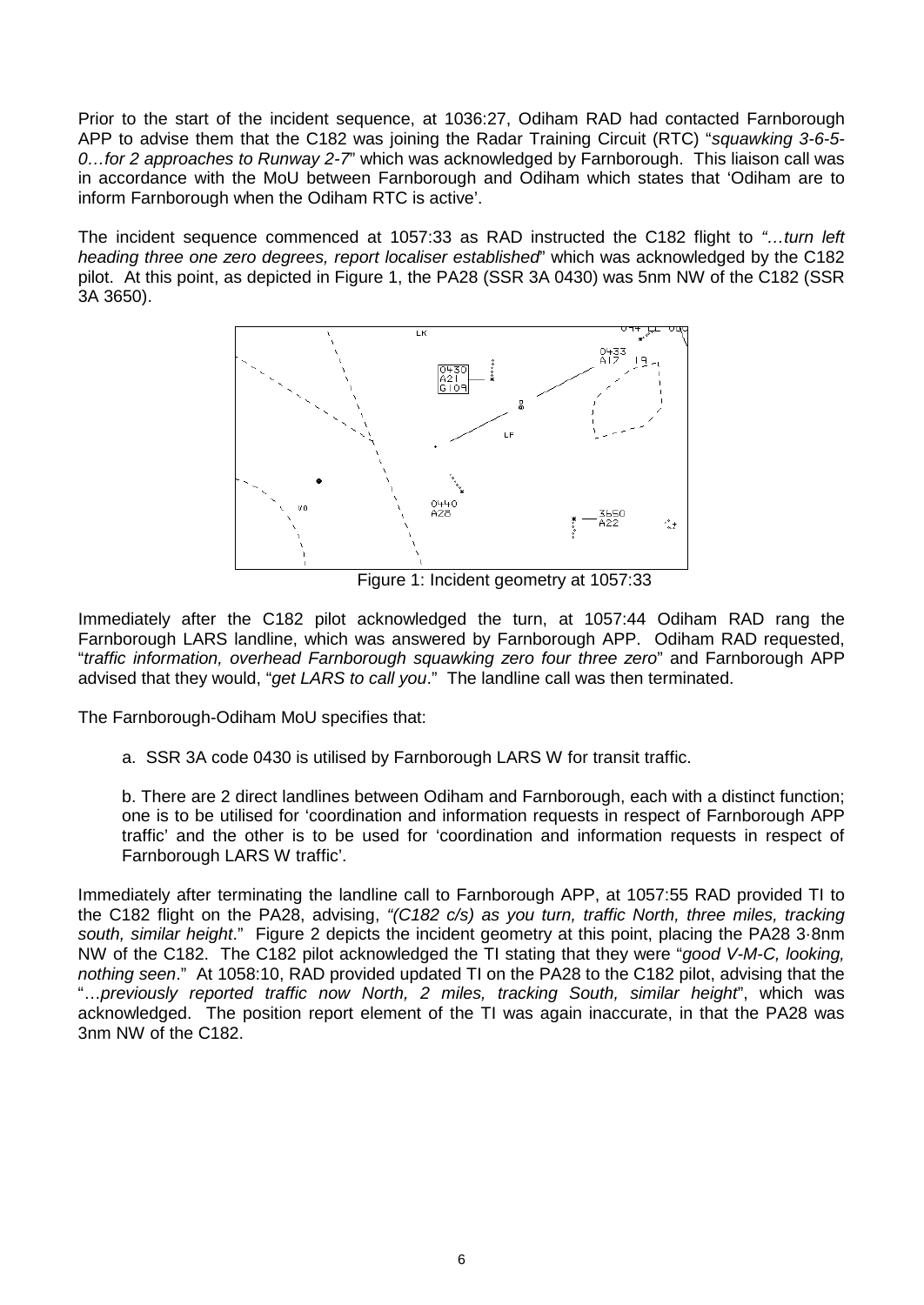

Figure 2: Incident Geometry at 1057:55.

CAP774 Chapter 3 Para 5 Guidance Material states that:

'Controllers shall aim to pass information on relevant traffic before the conflicting aircraft is within 5NM, in order to give the pilot sufficient time to meet his collision avoidance responsibilities and to allow for an update in traffic information if considered necessary'.

Immediately after receiving the C182 pilot's acknowledgement of the updated TI, at 1058:20 Odiham RAD answered a landline call from Farnborough LARS W who initiated the liaison by asking RAD, "…*you wanted to know about the zero four three zero*?". RAD replied, *"Yeah, is he just continuing on that track is he?*" LARS W stated, "*Yeah he is, he's a Warrior*." Radar followed-up, "*He's a Warrior*?" and LARS W asked "*Okay*?" Radar then added, "*Oh, he's* (the C182) *just established on the I-L-S*" and LARS W replied, "*Okay*." Radar then terminated the landline call at 1058:28.

At 1058:33, RAD provided a further update of the TI to the C182 flight, describing the PA28 as, *"…now right one o'clock, one and a half miles, tracking South, similar height*", which was acknowledged; Figure 3 depicts the incident geometry at this point, placing the PA28 2nm NW of the C182.



Figure 3: Incident Geometry at 1058:33.

RAD provided a further update to the TI at 1058:50, advising the C182 pilot that the PA28 was, "…*now right one o'clock, half a mile* (radar replay shows 1·1nm)*, crossing right to left, similar height*." Immediately after this transmission ended, the C182's pilot advised Radar at 1059:00, *"(C182 c/s) in fact, yep, got him now and err I'll avoid*", which was acknowledged by RAD. At this point, the PA28 was 0·7nm NW of the C182, tracking SSE'ly, indicating 2000ft; the C182 was tracking W'ly established on the LOC, indicating 2100ft. Figure 4 depicts the incident geometry at this point. At 1059:04, the C182 pilot advised Radar that the PA28 was, "…*just passing us to the right, he's going*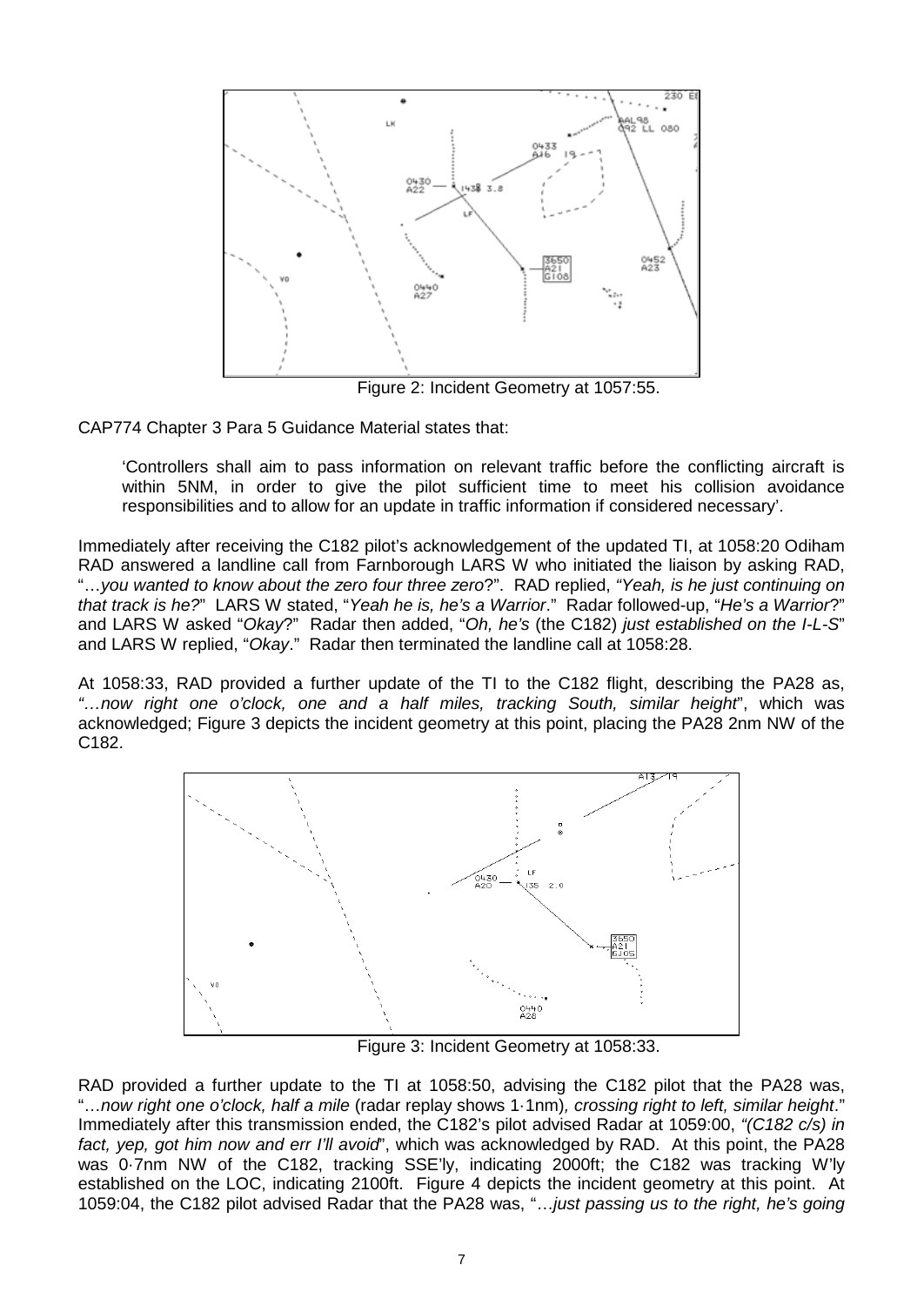*behind, well clear*." The radar replay shows that at this point the PA28 was 0·3nm NW of the C182, maintaining a SSE'ly track indicating 1900ft. The PA28 can then be observed making a hard turn to port at 1059:10, passing 0·2nm NE of the C182 and indicating 200ft below. This point represents the CPA, 5·6nm E of Odiham.



Figure 4: Incident Geometry at 1059:00.

Based upon the PA28 pilot's report, they sighted the C182 immediately prior to initiating the L turn observed on the radar replay at 1059:10, with the radar separation according with the pilot's assessment of less than 0·5nm.

The unit's investigation determined that, given that the C182 was within the RTC and that the trainee RAD already held a DIR endorsement, the instructor was not monitoring the trainee controller throughout the incident sequence.

The statement by the C182 pilot at 1059:04 describing the PA28's avoiding action indicates that there is a timing discrepancy of 4-6sec between the radar replay and the Odiham RT transcript. However, it has not been possible to determine this conclusively and, given the minor nature of the discrepancy, it has no bearing on the determination of cause. Moreover, given the relative speeds involved, it makes little difference to the separation that existed at the point that the C182 pilot visually acquired the PA28.

The incident occurred following RAD's instruction to the C182 pilot to turn onto the LOC at 1057:33 into conflict with the PA28; it was caused by an error in RAD's scan of the surveillance display, which did not detect the PA28 prior to issuing the turn. Whilst RAD then provided TI on a number of occasions during the remainder of the incident sequence, the original error was compounded by the inaccurate TI passed by RAD to the C182 pilot at 1057:55 and 1058:10. Whilst BM SPA acknowledges that the trainee held a DIR operating endorsement, a further contributory factor to the incident was the instructor's error in judgement in permitting the trainee to operate unsupervised.

The unit has raised concerns over the passage of the PA28 through the Odiham RTC, at cct height, whilst in receipt of an ATS by Farnborough LARS W. BM SPA has some sympathy with Odiham's concerns; however, the PA28 was in receipt of a BS and the onus was on Odiham RAD to effect coordination with Farnborough, if required, and to ensure that they did not 'knowingly introduce a risk of collision'. That said, given the level of cooperation required by the proximity of the 2 units and that Farnborough APP were advised of the activation of the Odiham RTC, it would be a reasonable expectation for LARS W to have passed some form of warning to the PA28's pilot; however, this information was not available to BM SPA and will be determined by ATSI.

**OUTCOMES**